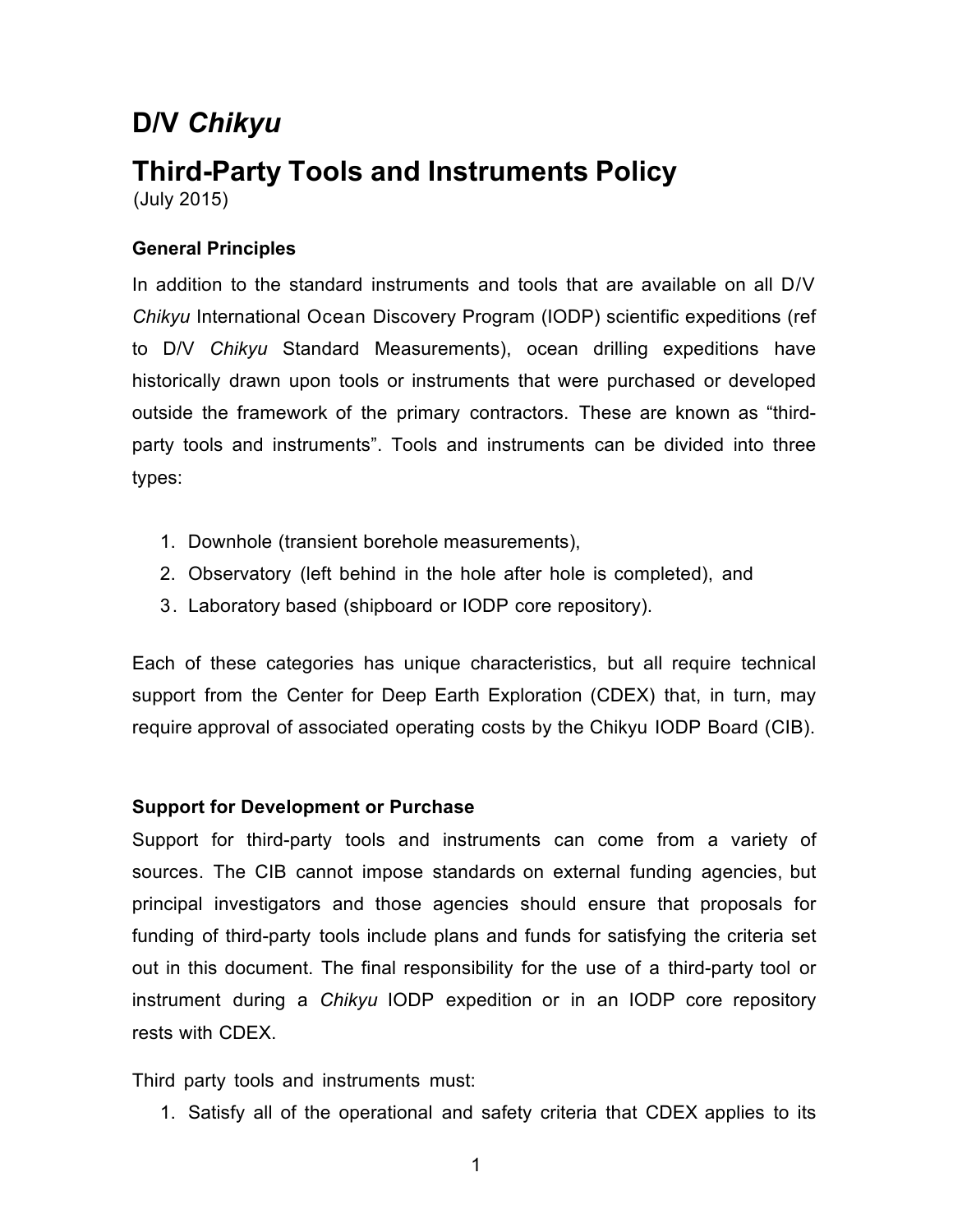own in-house tools and instruments.

- 2. Develop and present to CDEX careful pre-cruise and science planning. This is essential if third-party tools and instruments are to be successfully integrated into the scope of shipboard work.
- 3. Demonstrate a clear need. Define how the tool or instrument will expand current observation or fill gaps in data collection or analysis.
- 4. Not interfere in the collection of standard shipboard measurements.
- 5. Be funded through the efforts of the principal investigator (PI). This includes providing funds for planning activities, shipping the tool to and back from the site of deployment, and integrating tool deployment into the expedition work and data flow. Work that CDEX is expected to contribute must be identified as early as possible to minimize the impact of potential resource requirements.
- 6. Share all data and samples with the shipboard expedition scientists, as per standard IODP sample and data sharing policy (http://www.iodp.org/program-documents). In addition, the data produced through the use of third–party tools and instruments will be made publicly available after the moratorium period ends.

None of these conditions should be seen as mandating approval for deploying any third-party tool. CDEX reserves the right to refuse any tool or instrument boarding rights, especially if there are any safety concerns. The primary responsibility for integrating a tool or instrument into IODP operations rests with the PI (not the CDEX). If a third-party tool or instrument is accepted for deployment, there will be no ambiguities in operation and support responsibility.

Any third-party tool or instrument deployment plan must specify the current and potential future data and sample deliverables for the tool or instrument. PIs are required to submit a Deployment Report and relevant digital data files for the "*Proceedings"* volume(s) for the expedition.

#### **Guidelines for Third Party Tools**

Communication is the key to the successful development and deployment of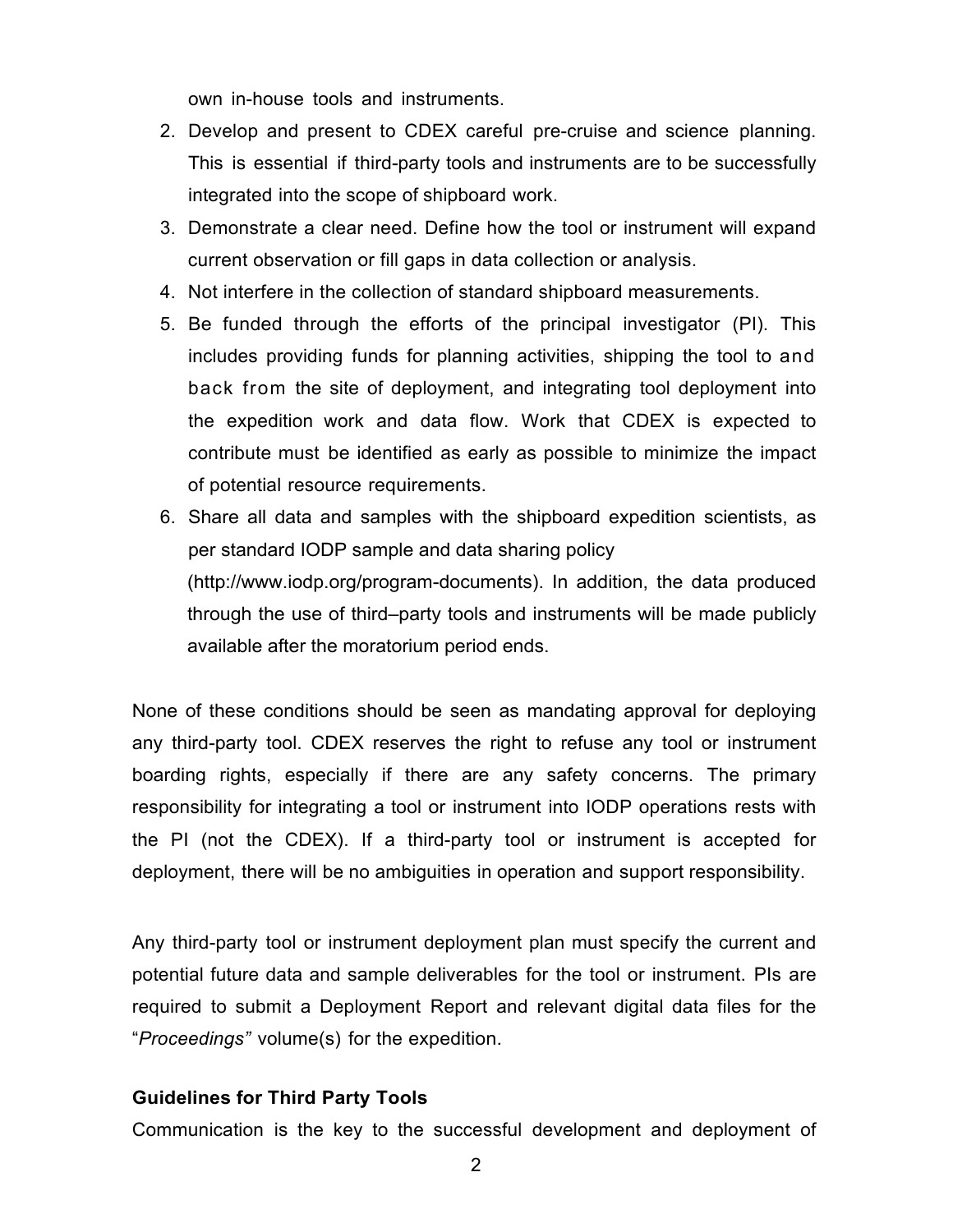third-party tools. Tool or instrument development must be officially proposed to CDEX, including a schedule of milestones and a developmental and testing timeline. The final approval of tool or instrument development will require realistic scheduling plans.

The PI wishing to deploy a third-party tool or instrument should consult with CDEX early and often in the development planning process and provide specifications and operational criteria. For example, a laboratory instrument to be operated by the third-party PI may have special space, power, and consumable requirements. These needs must be shared with CDEX in a timely manner. Failure to do so will negatively affect the chance of the tool or instrument being deployed. The sampling plan must be shared with the Co-Chief Scientists, who will discuss the proposal with the third-party PI.

For all categories of tools or instruments, development and deployment must follow these guidelines:

- 1. There must be at least one PI who has ultimate responsibility for tool/instrument development and oversight. They must either themselves, or appoint a delegate to, sail on *Chikyu* to monitor their tool/instrument.
- 2. Project planning must explicitly define the time and resources needed (funds and personnel) together with the portion that CDEX has agreed to commit during this phase.
- 3. The PI must maintain good communication with CDEX, including updates on progress and development. Any potential delays in production or delivery to the ship must be communicated as soon as possible.
- 4. The PI must clearly identify shipping, loading, storage, space, environmental, electrical, and any other requirements (e.g. consumables) to use or store the tools or instruments aboard *Chikyu*.
- 5. The science plan must be integrated with the expedition's goals. Close communication with the expedition Co-Chief Scientists is required.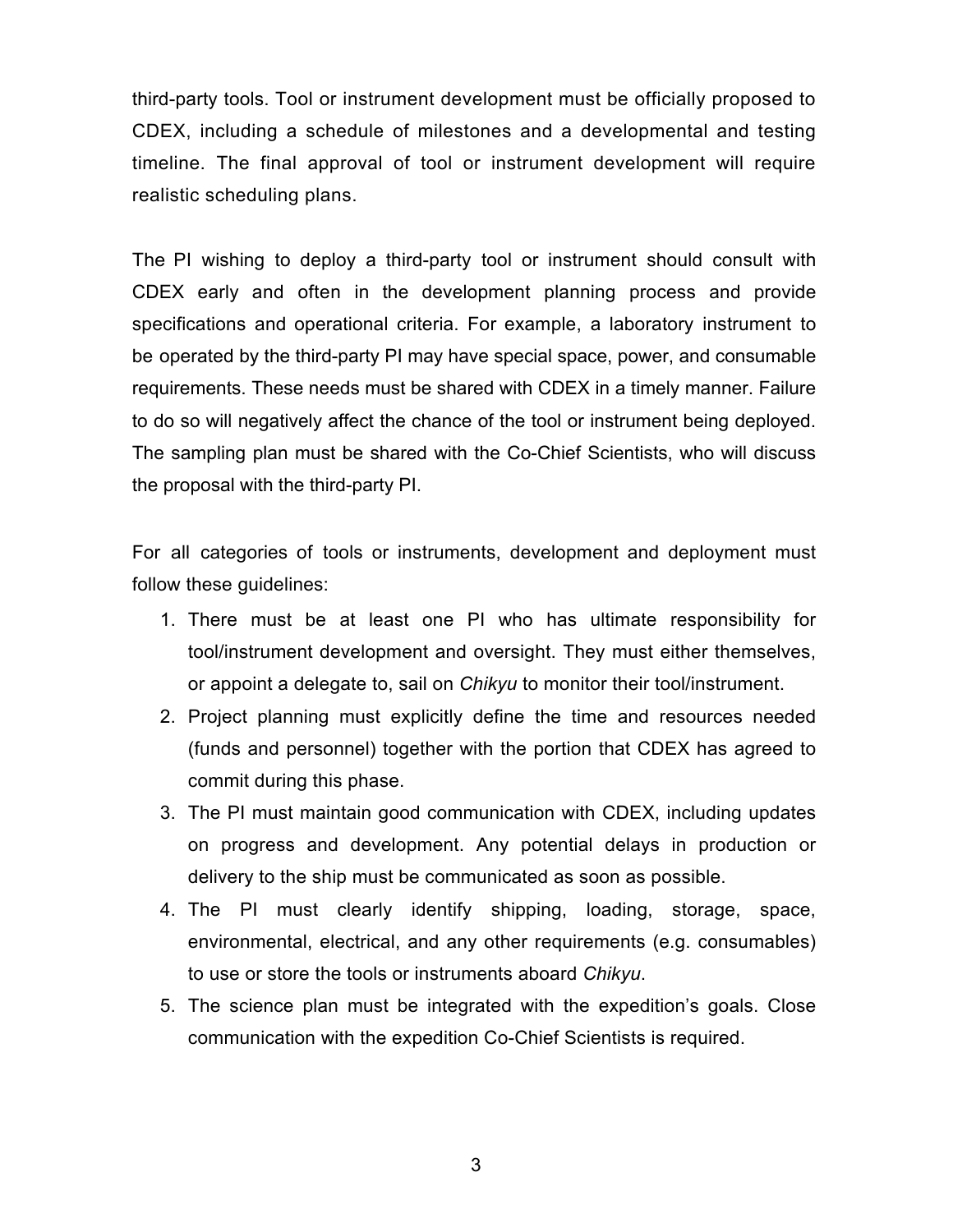#### **Proposal and Development**

A tool or instrument proposal needs to be submitted to CDEX. The development plan should be shared with CDEX from the earliest stages. Once CDEX (and the CIB, where appropriate) gives approval for a tool or instrument proposal, a clearly defined development plan, with schedule and milestones, must be submitted to CDEX. This plan should include, where appropriate:

- 1. The financial and technical feasibility of making the proposed tool or instrument.
- 2. A brief description or diagram of the tool or instrument. A detailed schematic drawing, technical specifications (weight, dimensions, temperature and pressure ratings, power needs, etc.), or additional required components (cables, etc.) may be requested.
- 3. A detailed development timeline, including milestones, for development and testing the tool or equipment.
- 4. Operational procedures should be clearly written out.
- 5. Procedures for testing on land or under controlled situations should be described. If ship time is needed for testing, both CDEX and the CIB need to agree.
- 6. Description of how the tool or instrument complies with basic safety standards.
- 7. All transportation, shipping, and handling fees are to be borne by the PI, unless described in writing otherwise.

All of these will be compiled into a formal written statement of agreement between CDEX and the PI, before formal approval for the tool or instrument development begins (when applicable). CDEX will advise and present all development plans to the CIB for further detailed discussion and review. CDEX and the CIB will appoint a liaison to monitor development progress and report to CDEX (and CIB) as needed. CDEX will report progress updates to the CIB as appropriate. If the tool or instrument falls seriously behind schedule, and deployment seems unlikely or impossible, CDEX has the right to withdraw the tool or instrument from further consideration. CDEX and the CIB, after review with the PI, may reschedule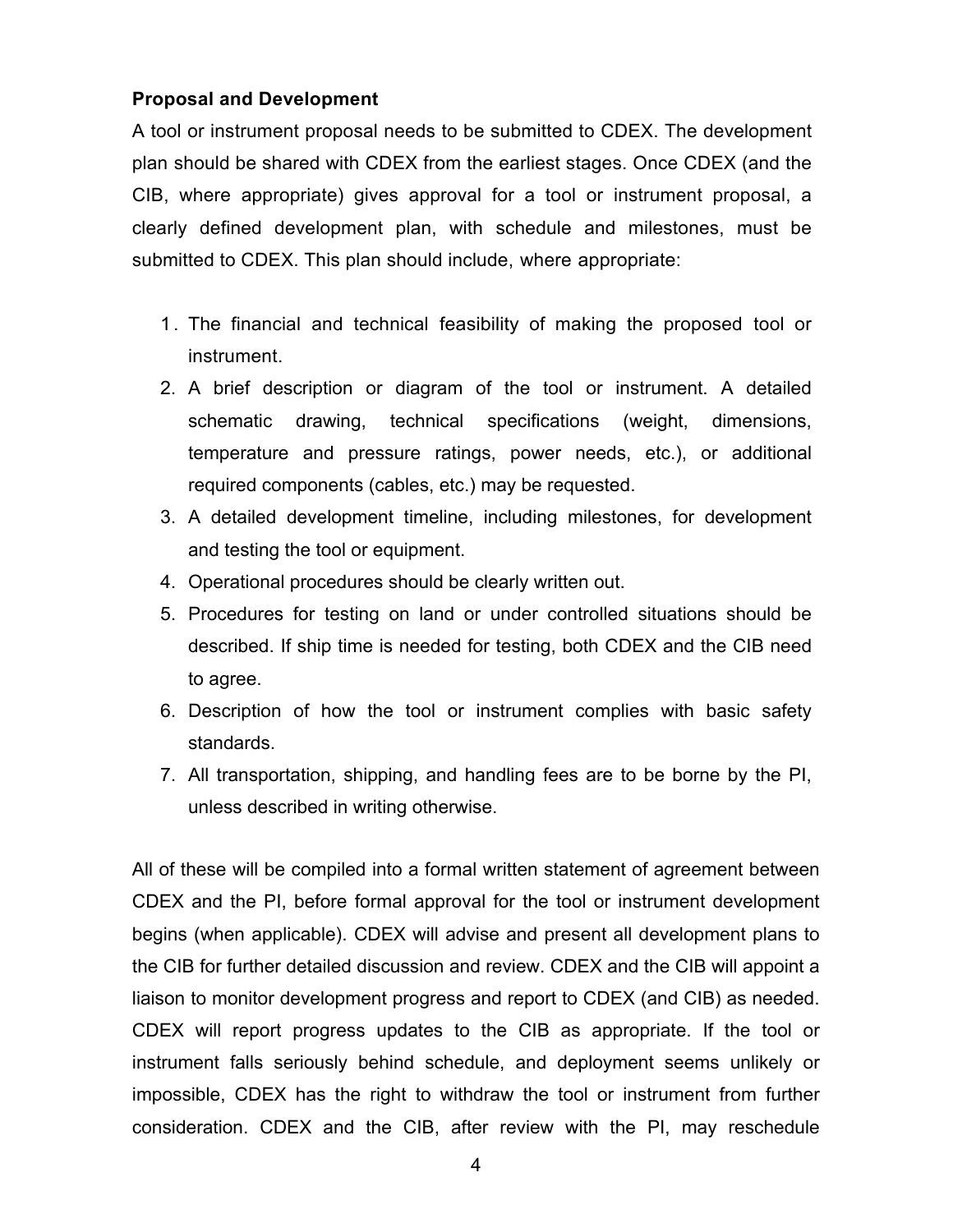deployment. In general, missing deployment will result in the tool or instrument being dropped by CDEX altogether.

#### **Deployment**

When the tool or instrument has reached a stage ready for deployment, the PI and CDEX will report to the CIB (as necessary). CDEX will report the submission of development and deployment plans to the CIB. The CIB will normally bear the responsibility of determining action on these submissions and will provide advice to CDEX regarding further tool or instrument development. The PI will work with the CDEX liaison, Expedition Project Manager (EPM) and the expedition Co-Chief Scientists to arrange inclusion of the tool or instrument in the expedition.

## **Off-the-Shelf Tools**

Off-the-shelf or leased tools include (1) technically new to *Chikyu* that has been utilized routinely in other markets, or (2) leased or purchased tools/instruments from recognized providers. In order to deploy an off-the-shelf tool on *Chikyu*, the following steps must be taken:

- 1. Discussion should be made with CDEX prior to selecting off-the-shelf technology. CDEX will consult with the CIB if necessary.
- 2. Procure detailed specifications including performance requirements of the desired tool or instrument and ensure that it is suitable to meeting the objectives of a specific *Chikyu* expedition.

## **Laboratory Instruments**

Often it is necessary for a scientist to bring aboard their own laboratory equipment in order to meet a specific expedition objective or simply to make the most of the unique opportunity and collect additional exciting and important ancillary data. The third party tool category of Laboratory Inst**r**umentation includes (1) an instrument new to *Chikyu* that has been utilized routinely in other markets, or (2) leased or purchased instrumentation from recognized providers.

In order for a third-party laboratory instrument to be included as part of a *Chikyu*